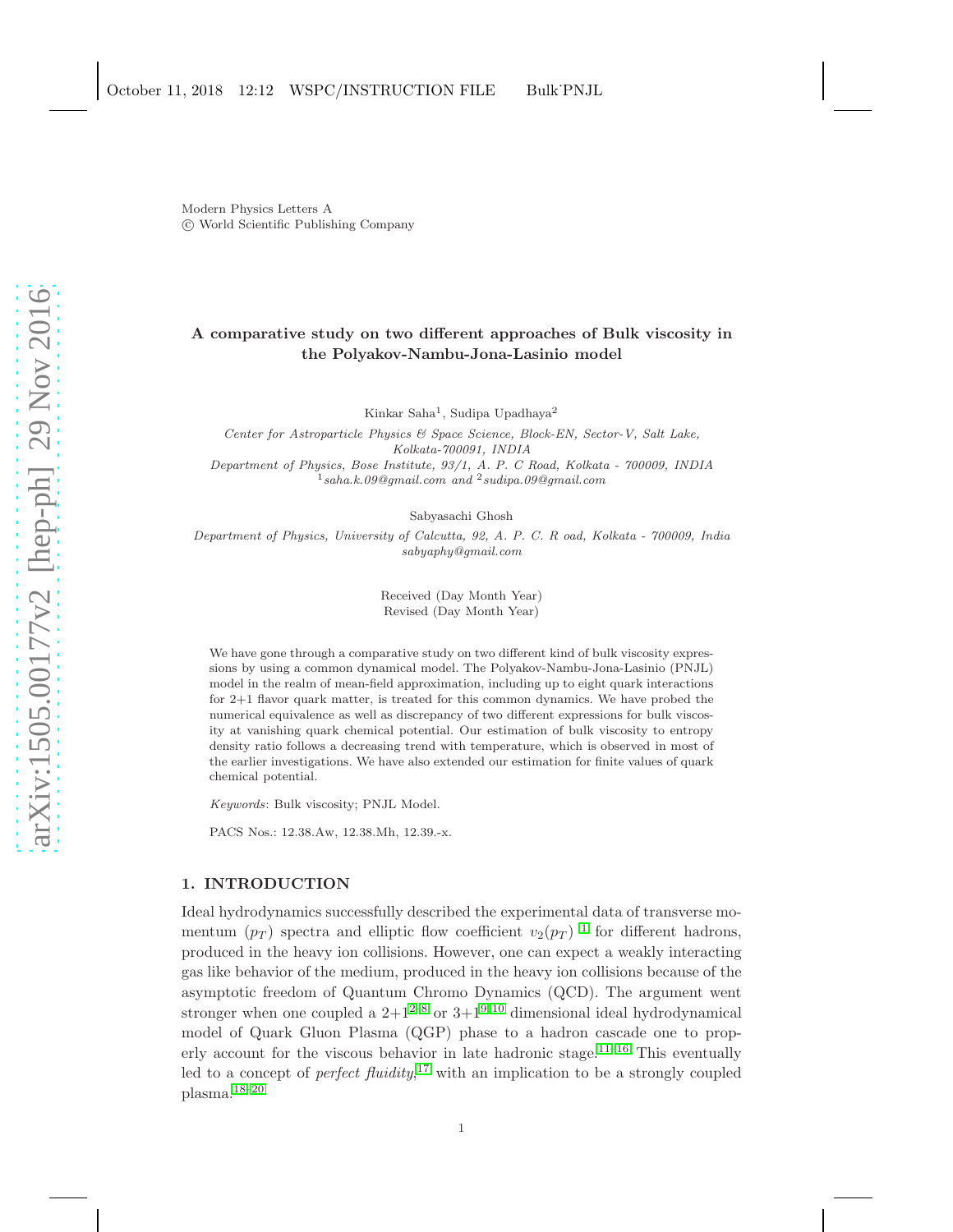#### 2 K. Saha, S. Upadhaya, S. Ghosh

In Au+Au and Cu+Cu collisions at Relativistic Heavy Ion Collider (RHIC), elliptic flow  $v_2$ <sup>[1,](#page-10-0) [21](#page-10-10)[–23](#page-10-11)</sup> is found to be large and not generally consistent with experimental observations upon consideration of different types of initial conditions. The absence of proper knowledge of initial conditions hints about the presence of viscosities in the QGP phase to reproduce  $v_2$  data. It is observed<sup>2-[5,](#page-10-12) 24-[30](#page-10-14)</sup> that both shear and bulk viscosities suppress elliptic flow  $v_2$ . However the smallness of this suppression leads to a prediction of very small specific shear viscosity value<sup>[31,](#page-10-15) [32](#page-11-0)</sup> for the temperature region probed by RHIC or Large Hadron Collider (LHC).

Bulk viscosity  $\zeta$  manifests itself by an addition of a diagonal term  $\pi \delta^{ij}$  to stress tensor  $T^{ij}$  in the local rest frame. This happens due to local isotropic deviations from equilibrium. Bulk viscous pressure Π becomes proportional to scalar expansion rate  $\theta$  at the location of fluid cell in the Navier-Stoke's approximation, i.e.  $\Pi(x)$  =  $-\zeta\theta(x)$ . So, expansion is opposed by the bulk term, manifested in the negative value. Thus, for an isotropically expanding fireball, bulk viscosity reduces the radial acceleration, thus decreasing radial flow. The picture is somewhat different in case of shear viscosity. Increase in radial flow by the shear term leads to flatter shape of particle  $p_T$  spectra,<sup>[33](#page-11-1)</sup> whereas the situation is reverse for bulk viscosity.<sup>[25,](#page-10-16) [34,](#page-11-2) [35](#page-11-3)</sup> Alongside, in Ref.[42](#page-11-4) it has been found that for any reasonably small running coupling constant bulk viscosity is quantitatively less compared to shear viscosity.

A list of references on the microscopic calculations of bulk viscosity coefficient is not very small.<sup>[36](#page-11-5)[–71](#page-11-6)</sup> Moore and Saremi<sup>36</sup> and Buchel<sup>[37](#page-11-7)</sup> found that for systems with diverging specific heat near transition temperature  $T_c$ , the relaxation time can blow up with  $\frac{\zeta}{s}$  still remaining finite. Coming to the expected nature of  $\frac{\zeta}{s}$ , it should vanish for a system of massless non-interacting quanta due to conformal invariance. Presence of interactions in the system changes the scenario and leads to deviation from this conformal limit. However the deviation remains very small in all regions except near phase transition where strong interactions may lead to large correlation length.<sup>[36,](#page-11-5) [38,](#page-11-8) [39](#page-11-9)</sup> Kinetic theory approaches estimate  $\zeta$  to be varying as second power in this deviation. The technique has been applied in relaxation time approximation<sup>[40](#page-11-10)</sup> as well as for systems of photons radiated by massive particles in equilibrium, $^{41}$  $^{41}$  $^{41}$  to which leading order QCD results $^{42}$  $^{42}$  $^{42}$  also agree. For strongly coupled  $\mathcal{N}$ =4SYM theory this variation however is taken to be linear in the deviation.<sup>[43](#page-11-12)</sup> Computation for bulk viscous effects has been done by few authors considering hadron gas<sup>[44](#page-11-13)[–46](#page-11-14)</sup> as well. Increase of  $\frac{\zeta}{s}$  has been observed towards lower temperatures for massive pions,  $44$  in contrast to a decrease for massless pions.  $46$  However, near phase transition peak like behavior of specific bulk viscosity supports the general arguments,[39,](#page-11-9) [47,](#page-11-15) [48](#page-11-16) which happens because of long range correlations closely related to the chiral symmetry restoration. In presence of second order phase transition,  $\frac{\zeta}{s}$ is supposed to diverge. $36,37$  $36,37$  The critical behavior of bulk viscosity in Gross-Neveu and linear sigma models have also been explored in Ref.<sup>[49](#page-11-17)</sup> and Ref.<sup>[50](#page-11-18)</sup> respectively.

In the Nambu-Jona-Lasinio (NJL) model, bulk viscosity coefficients  $\zeta$  of quark matter has been calculated by Sasaki et al.,  $54$  Marty et al.,  $51$  Ghosh et al.  $55$  and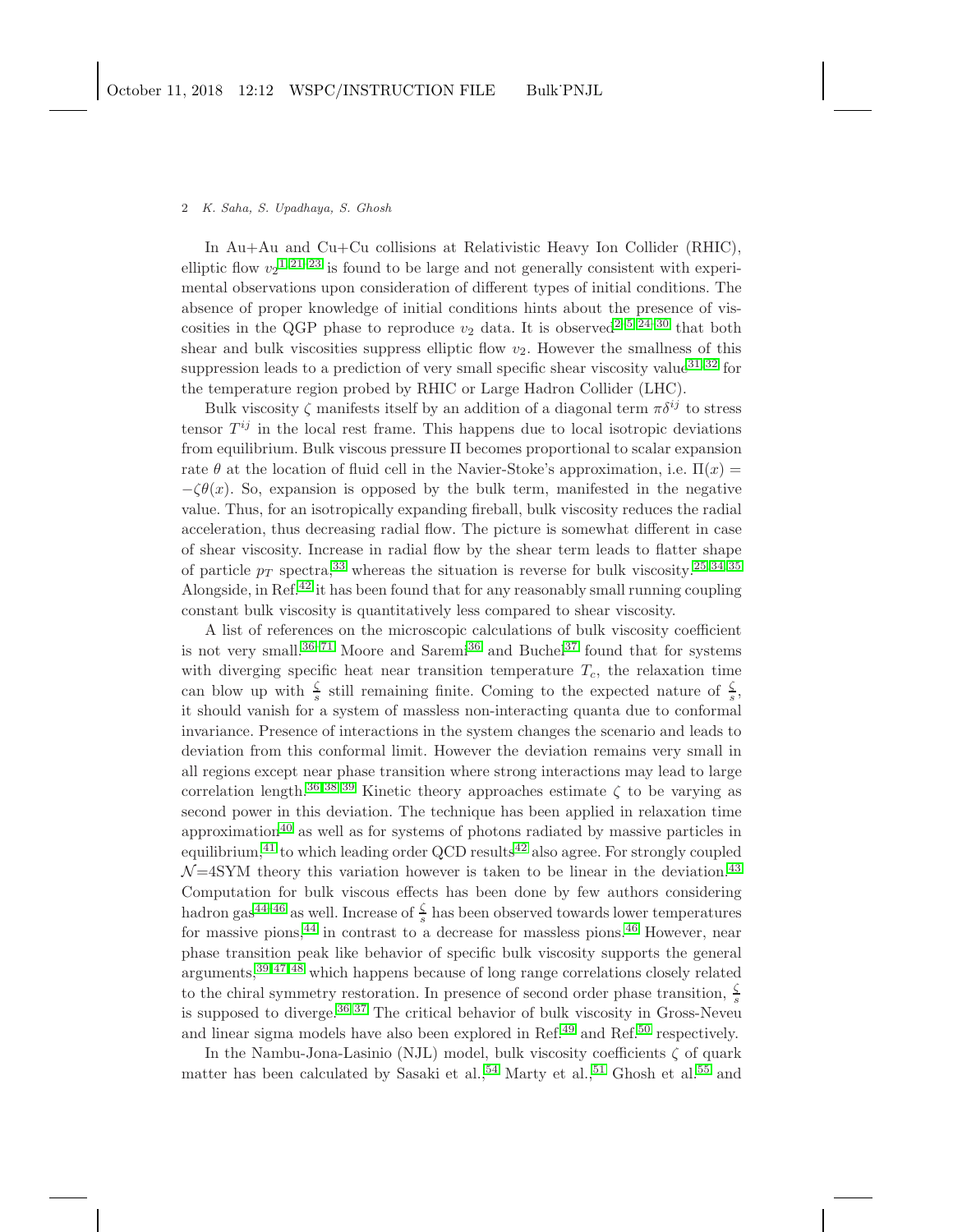Deb et al.<sup>[56](#page-11-22)</sup> They have used the expression of bulk viscosity, which is based on the relaxation time approximation (RTA) in kinetic theory approach<sup>[51,](#page-11-20) [54,](#page-11-19) [56](#page-11-22)</sup> or quasi-particle approach of Kubo formalism.<sup>[55](#page-11-21)</sup> Xiao et al.<sup>[52](#page-11-23)</sup> has calculated  $\zeta$  in the Polyakov-Nambu-Jona-Lasinio (PNJL) model by using the expression based on the Kubo formalism with sum rule approach. Using the former and latter approaches, Refs.<sup>[42,](#page-11-4) [51,](#page-11-20) [54–](#page-11-19)[57,](#page-11-24) [64,](#page-11-25) [68](#page-11-26)</sup> and Refs.<sup>[47,](#page-11-15) [48,](#page-11-16) [63,](#page-11-27) [67](#page-11-28)</sup> have respectively estimated  $\zeta$  in different other dynamical models. In this context, our interest lies in the study of both expressions of ζ under the framework of a common dynamical model and search some equivalence between two approaches. We have chosen Polyakov-Nambu-Jona-Lasinio (PNJL) model as our common dynamics to apply on both approaches of bulk viscosity calculations.

The paper is organized as follows. Next section contains formalism part, where a brief discussion of PNJL model has been mentioned first and then the expression of bulk viscosity in two approaches are addressed. Next, in result section, the equivalence of two expressions of bulk viscosity is mainly investigated in numerical point of view for vanishing quark chemical potential  $(\mu)$  and then results of finite  $\mu$  have also been addressed. Finally we have made summary of our work.

# 2. Formalism

Kubo Formalism<sup>[72,](#page-11-29) [73](#page-11-30)</sup> relates viscosity coefficients to the correlation functions of the energy-momentum tensor. For the bulk viscosity coefficient  $\zeta$  of QCD matter, the relation is

<span id="page-2-1"></span>
$$
\zeta = \lim_{\omega \to 0} \frac{-\text{Im}G^R(\omega, \vec{0})}{9\omega} = \lim_{\omega \to 0} \frac{\pi \rho(\omega, \vec{0})}{9\omega} , \qquad (1)
$$

where imaginary part of retarded Green function  $\text{Im}G^R$  and corresponding spectral density  $\rho$ , associated with  $\zeta$ , are defined as

$$
-\mathrm{Im}G^{R}(\omega,\vec{0}) = \pi \rho(\omega,\vec{0}) = \int_0^\infty dt \int d^3\vec{r} e^{i\omega t} \langle [\theta^{\mu}_{\mu}(x), \theta^{\mu}_{\mu}(0)] \rangle . \tag{2}
$$

The structure of trace of energy-momentum stress tensor  $\theta^{\mu}_{\mu}$  for QCD in low-energy theorems at finite temperature and density has been addressed in Ref.[74](#page-11-31) Using standard Kramers-Kronig relation alongwith some basic thermodynamics and considering the quark and gluon components, we get  $47,48,52$  $47,48,52$ 

<span id="page-2-0"></span>
$$
-G^{R}(0,\vec{0}) = 2\int_{0}^{\infty} \frac{\rho(u,\vec{0})}{u} du = -6\left(-f_{\pi}^{2}M_{\pi}^{2} - f_{K}^{2}M_{K}^{2}\right) + 16|\epsilon_{v}| + Ts\left(\frac{1}{c_{s}^{2}} - 3\right) + \left(\mu\frac{\partial}{\partial\mu} - 4\right)T^{5}\frac{\partial(\frac{P}{T^{4}})}{\partial T} + \left(T\frac{\partial}{\partial T} + \mu\frac{\partial}{\partial\mu} - 2\right)\langle m\bar{q}q\rangle_{T}.
$$
\n(3)

To extract bulk viscosity  $\zeta$ , an ansatz is to be made for the spectral density  $\rho$ . Since the divergent contribution is deducted in the definition of quantities in right hand side of Eq.[\(3\)](#page-2-0) (realized in terms of the first term in right hand side), so the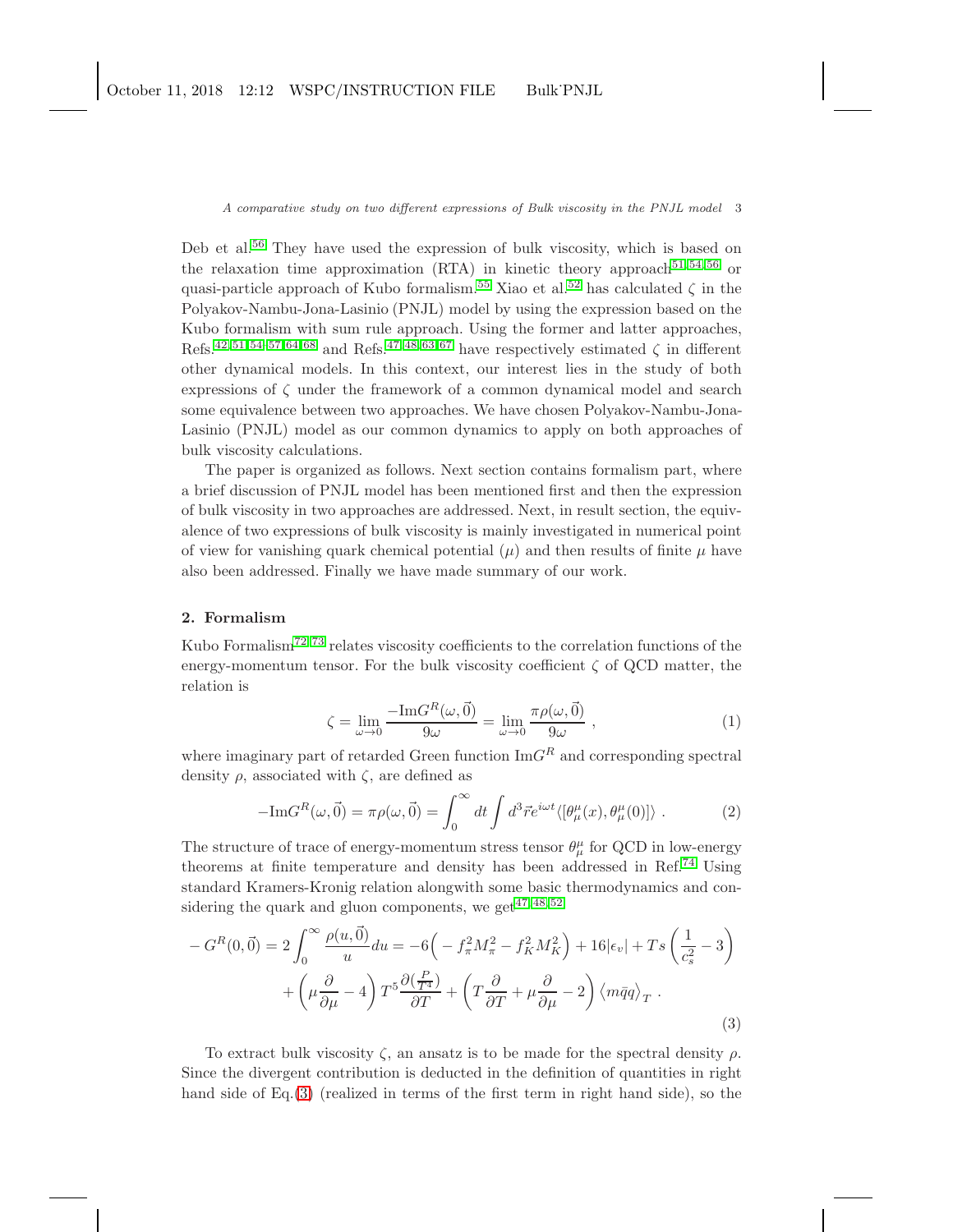### 4 K. Saha, S. Upadhaya, S. Ghosh

high frequency perturbative continuum<sup>[75](#page-11-32)</sup>  $\rho(u) \sim \alpha_s^2 u^4$  is not included in left hand side of the same. In low frequency region, the following ansatz is chosen,

$$
\frac{\rho(\omega,\vec{0})}{\omega} = \frac{9\zeta}{\pi} \frac{\omega_0^2}{\omega_0^2 + \omega^2}
$$
(4)

such that it satisfies Eq.[\(1\)](#page-2-1), where  $\omega_0$  is the mass scale corresponding to region of validity of perturbation theory. At  $\omega_0 >> T$ , it is expected that the spectral density will become perturbative and temperature-independent. So we obtain,

<span id="page-3-0"></span>
$$
\zeta = \frac{1}{9\omega_0} \left[ Ts \left( \frac{1}{c_s^2} - 3 \right) + \left( \mu \frac{\partial}{\partial \mu} - 4 \right) T^5 \frac{\partial \left( \frac{P}{T^4} \right)}{\partial T} + \left( T \frac{\partial}{\partial T} + \mu \frac{\partial}{\partial \mu} - 2 \right) \left\langle m \bar{q} q \right\rangle_T + 6 \left( f_\pi^2 M_\pi^2 + f_K^2 M_K^2 \right) + 16 |\epsilon_v| \right]
$$
(5)

which is the final expression for bulk viscosity coefficient,  $\zeta$ , based on QCD sum rule.

Next, we will come to another possible expression of  $\zeta$ , which is based on the relaxation time approximation (RTA) in kinetic theory approach.<sup>[40,](#page-11-10)57</sup> Exactly same expression can also be derived from the quasi-particle approach of Kubo formalism, where spectral density of  $\zeta$  can be expressed in terms of one-loop diagram.<sup>[55,](#page-11-21) [68,](#page-11-26) [69](#page-11-33)</sup> The idea of quasi-particle picture is introduced via inclusion of finite thermal width (Γ) in the internal lines of one-loop diagram. Instead of going to their detail derivation, which one can see in Refs. $40,57$  $40,57$  for RTA method and in Refs. $55,68$  $55,68$  for quasiparticle approach of Kubo formalism, let us come to their final expression for  $\zeta$ . For vanishing quark chemical potential  $(\mu = 0)$ , the RTA expression is

<span id="page-3-1"></span>
$$
\zeta = \frac{12}{T} \int \frac{d^3 \mathbf{k}}{(2\pi)^3} \frac{f_{\Phi} [1 - f_{\Phi}]}{(E_k)^2 \Gamma} \left[ \left( \frac{1}{3} - c_s^2 \right) \mathbf{k}^2 - c_s^2 \frac{d}{d\beta^2} \left( \beta^2 m^2 \right) \right]^2 , \tag{6}
$$

where the effect of Polyakov loop is absorbed into the PNJL distribution function designated by  $f_{\Phi}$ .<sup>[76,](#page-11-34)77</sup> To get the total bulk viscosity, we will have to take the sum over 2+1 flavors. Here,  $E_k = \{k^2 + m^2\}^{1/2}$  is energy of quark and  $\Gamma = 1/\tau$  is its thermal width, which inversely determine its relaxation time  $\tau$  in the medium.

Here in this work, we compute the bulk viscous coefficient using the methodologies of LET and RTA. For our studies, we use the framework of the  $2+1$  flavor PNJL model taking upto eight quark interaction terms. This model was developed by addition of Polyakov loop to the NJL model.[78–](#page-12-0)[84](#page-12-1) An insight into its formalism and recent developments can be found in Refs. $85-100$  $85-100$ 

## 3. Results and Discussions

Let us start our discussion from numerical values of  $\zeta$ , obtained from the Eq. [\(5\)](#page-3-0) at  $\mu = 0$ . These are plotted in the upper panel of Fig. [\(1\)](#page-4-0) for two different values of  $\omega_0$ , which inversely control the numerical strength of  $\zeta$ . Each of them exhibit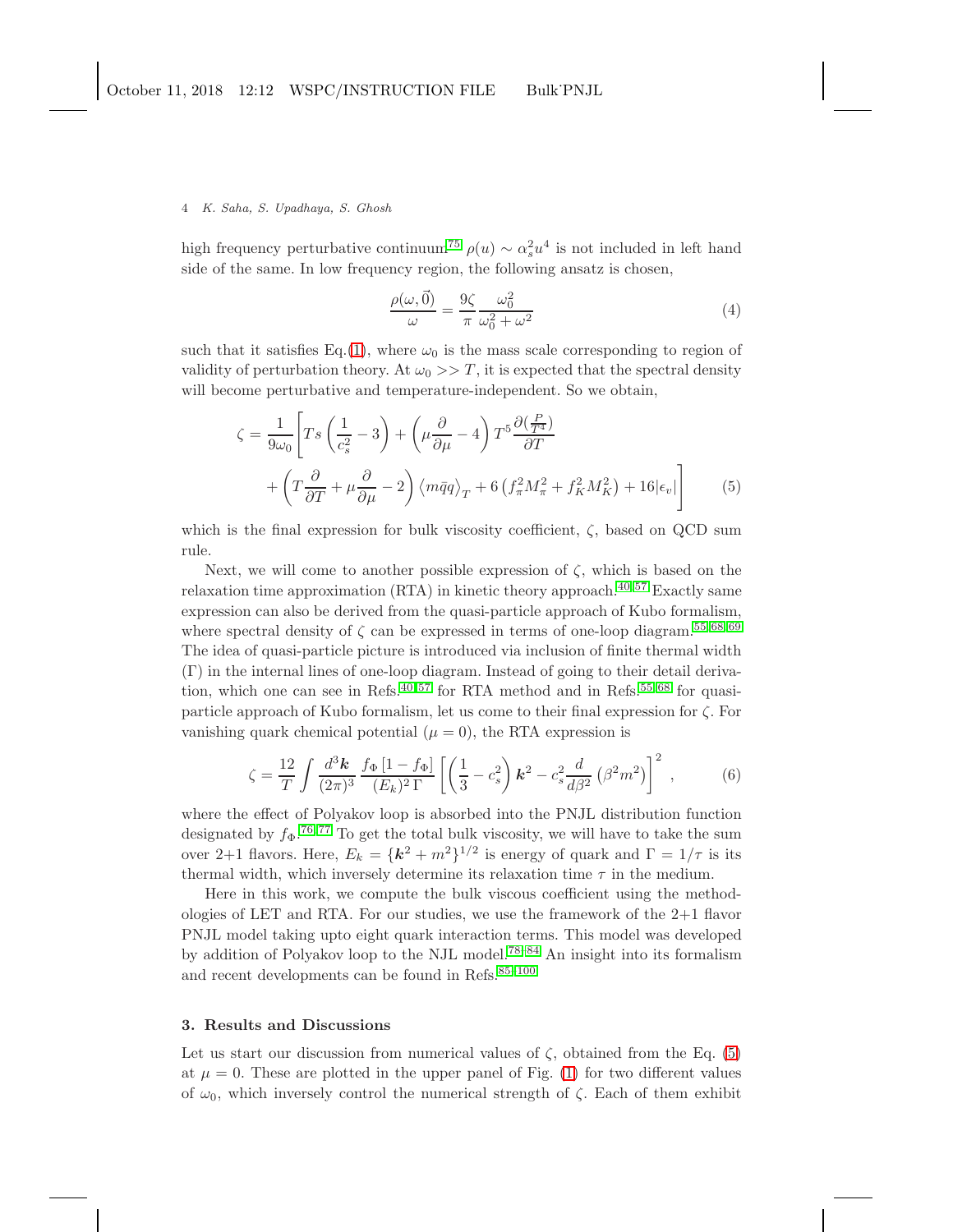

<span id="page-4-0"></span>Fig. 1. (color online) ζ as a function of temperature at vanishing chemical potential. Results of upper and lower panels are obtained from Eqs. [\(5\)](#page-3-0) and [\(6\)](#page-3-1), which are based on sum rule and quasi-particle approaches of Kubo relation (RTA in Kinetic theory) respectively.

visible peak structures near the transition temperature  $T_c \sim 169$  MeV. The temperature dependence of quantities like  $\epsilon - 3P$  and  $\langle m\bar{q}q \rangle_T$  are collectively responsible for exploring this peak structure. The former quantity is closely related with speed of sound  $c_s$ . The deviation of  $c_s^2$  from its limiting value,  $c_s^2 = 1/3$ , measures the violation of conformality, which is basically determined from the term  $(\frac{1}{3} - c_s^2)$ , associated with the former quantity. The second quantity  $\langle m\bar{q}q \rangle_T$  vanishes in the massless limit and exposes a conformally symmetric medium. Hence, non-zero values of both quantities make a link between the non-zero values of  $\zeta$  and violation of conformality. The peak structure of  $\zeta$  near  $T_c$  indicates maximum breaking of conformal symmetry.

Next, let us come to the results of  $\zeta(T, \mu = 0)$  from the Eq. [\(6\)](#page-3-1), which are plotted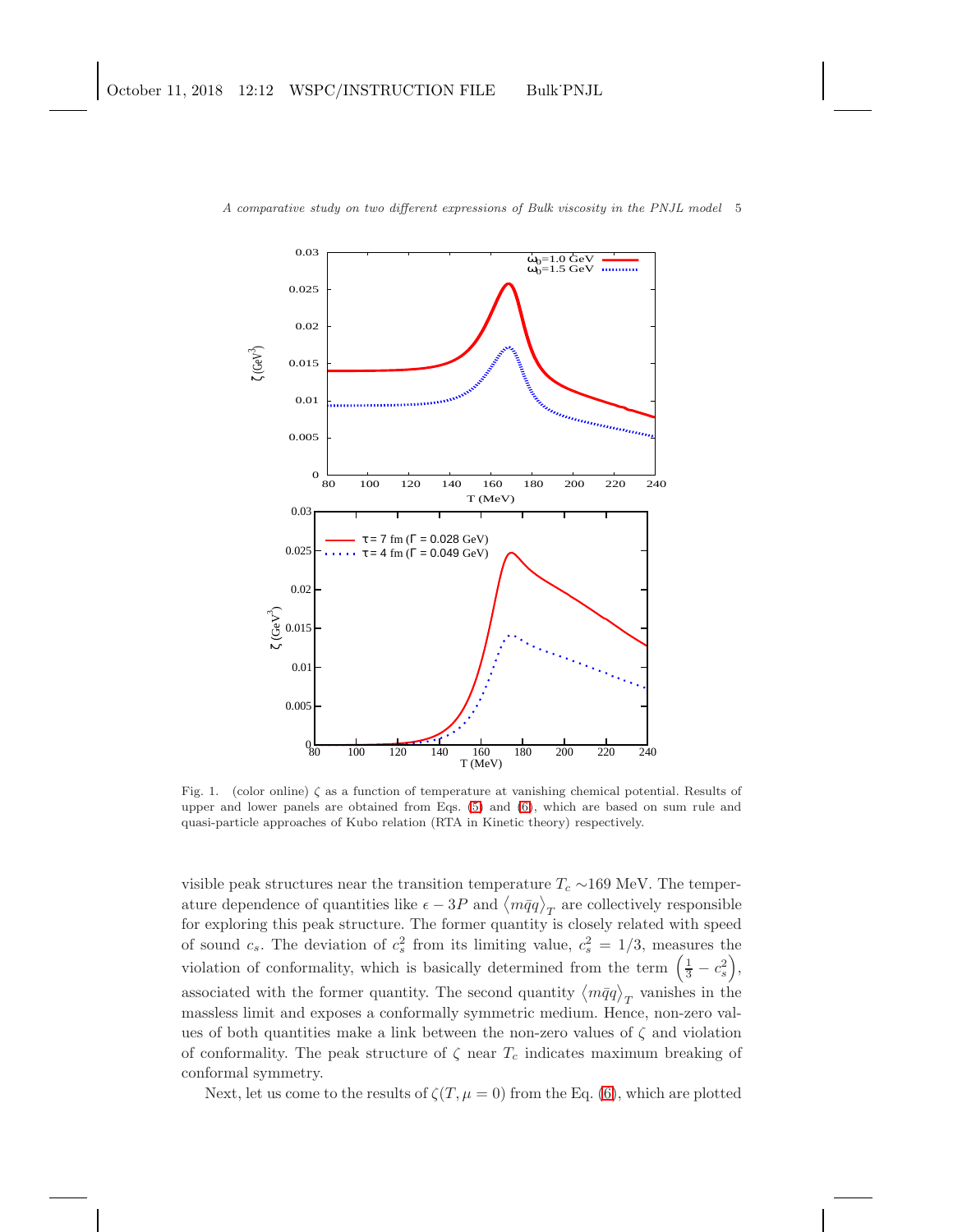



<span id="page-5-0"></span>Fig. 2. (color online) Left: T dependence of masses m (lower panel) and  $\frac{dm}{dT}$  (upper panel) of u or d (solid line) and s (dash line) quarks. Right: T dependence of normalized entropy density  $s/s_{SB}$ (upper panel) and square of speed of sound  $c_s^2$  (lower panel), where SB limits of  $s$  ( $s = s_{SB}$ ) and  $c_s^2$  ( $c_s^2 = 1/3$ ) are marked by red dotted lines.

in the lower panel of Fig. [\(1\)](#page-4-0). Similar to  $\omega_0$  of Eq. [\(5\)](#page-3-0),  $\Gamma = 1/\tau$  in Eq. [\(6\)](#page-3-1) inversely controls the numerical strength of  $\zeta$ . We have chosen two certain values of  $\Gamma$  or  $\tau$ , which can approximately reproduce the  $\zeta$  in same order of magnitude as done by  $\omega_0 = 1$  and 1.5 GeV in earlier case. On the basis of this approximate matching, we may get an equivalence between two parameters:

$$
\tau = 4 \text{ fm or, } \Gamma = 0.049 \text{ GeV} \quad \equiv \quad \omega_0 = 1.5 \text{ GeV}
$$
\n
$$
\tau = 7 \text{ fm or, } \Gamma = 0.028 \text{ GeV} \quad \equiv \quad \omega_0 = 1 \text{ GeV} \,, \tag{7}
$$

which are coming from two different approaches. In this context, the reader should focus only on the peak structures near the transition temperature in both approaches because their numerical strength (peak strength) are basically matched. Although, the numerical values of  $\zeta$  at temperatures away from  $T_c$  are quite different in two approaches. The possible reason is discussed in the next paragraph.

One of the major difference between the two expressions of  $\zeta$  is that the conformal breaking terms are folded by (PNJL) distribution function of quark in the RTA expression [\(6\)](#page-3-1) but it is absent in the LET expression [\(5\)](#page-3-0). Now, this (PNJL) distribution function of quark always has a suppressing effect at low  $T$  after the folding or integration operation. So, this is the mathematical reason for lower values of  $\zeta(T)$  at  $T < T_c$  in RTA approach than that of sum rule approach. One may expect this kind of folding by the quark distribution function in the LET expression of  $\zeta$  if one consider some different kind of ansatz for this spectral density, which may contain this kind of folding. In ref., $^{48}$  $^{48}$  $^{48}$  it is distinctly mentioned that a possible uncertainty in this sum rule approach may be appeared from this ansatz for the spectral density.

In the RTA approach, the terms of conformal symmetry breaking are  $(\frac{1}{3} - c_s^2)$ and  $\frac{d}{d\beta^2}(\beta^2 m_Q^2)$ . Similar to earlier case, one can check again that both of the terms vanish in the massless limit. The role of  $\frac{d}{dT}\langle m\bar{q}q\rangle_T$  in the sum rule approach is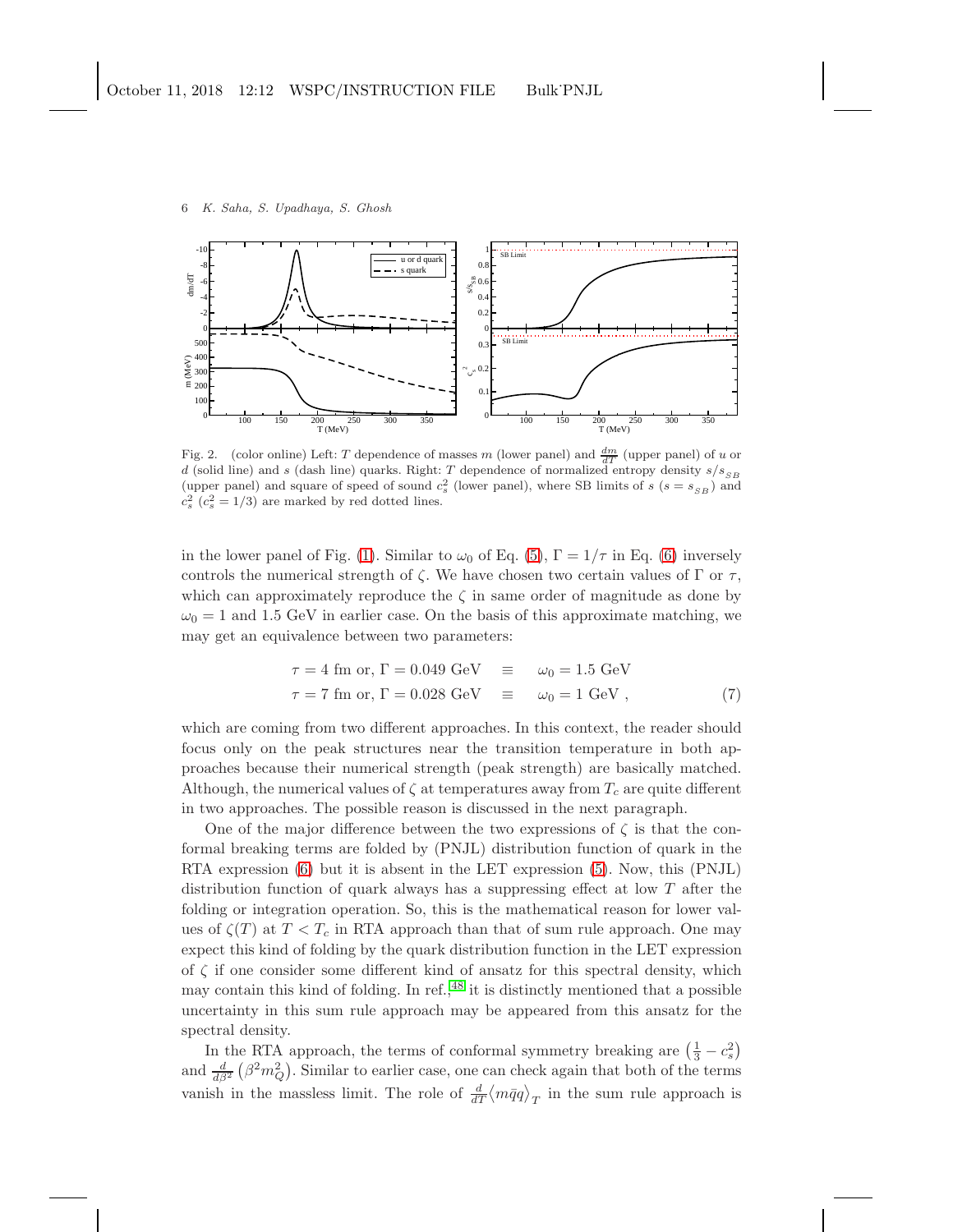

<span id="page-6-0"></span>Fig. 3. (color online)  $\frac{\zeta}{s}$  as a function of temperature at vanishing chemical potential in the sum rule (upper panel) and quasi-particle (lower panel) approaches. For comparison, Lattice-QCD values of  $\frac{\zeta}{s}$  (squares with error bars) from Ref.<sup>[71](#page-11-6)</sup> are pasted.

equivalently played by the term,  $\frac{d}{d\beta^2}(\beta^2 m^2) = m^2 + T m \frac{dm}{dT}$ , of the quasi-particle approach. To understand the temperature dependence of these quantities, we have plotted quark masses (lower panel) and their temperature derivative (upper panel) in the left-hand side of Fig. [\(2\)](#page-5-0). The peak structures of  $\zeta$  are built by the peak structures of  $\frac{dm}{dT}$ , which basically represent the transition between broken and restored phases of chiral symmetry. In the right hand side of Fig.  $(2)$ , the entropy density s (upper panel) and the square of speed of sound  $c_s^2$  (lower panel) are plotted against temperature axis. Entropy density at high  $T$  domain reach to Stefan-Boltzmann  $\lim_{s \to \infty}$  (SB-limit),  $s_{SB} = \frac{19\pi^2}{9}$  $\frac{9\pi^2}{9}T^3$ , under 2+1 flavor consideration. The  $s/s_{SB}$  is plotted in the upper-right panel of Fig. [\(2\)](#page-5-0), where red dotted line is denoting the SB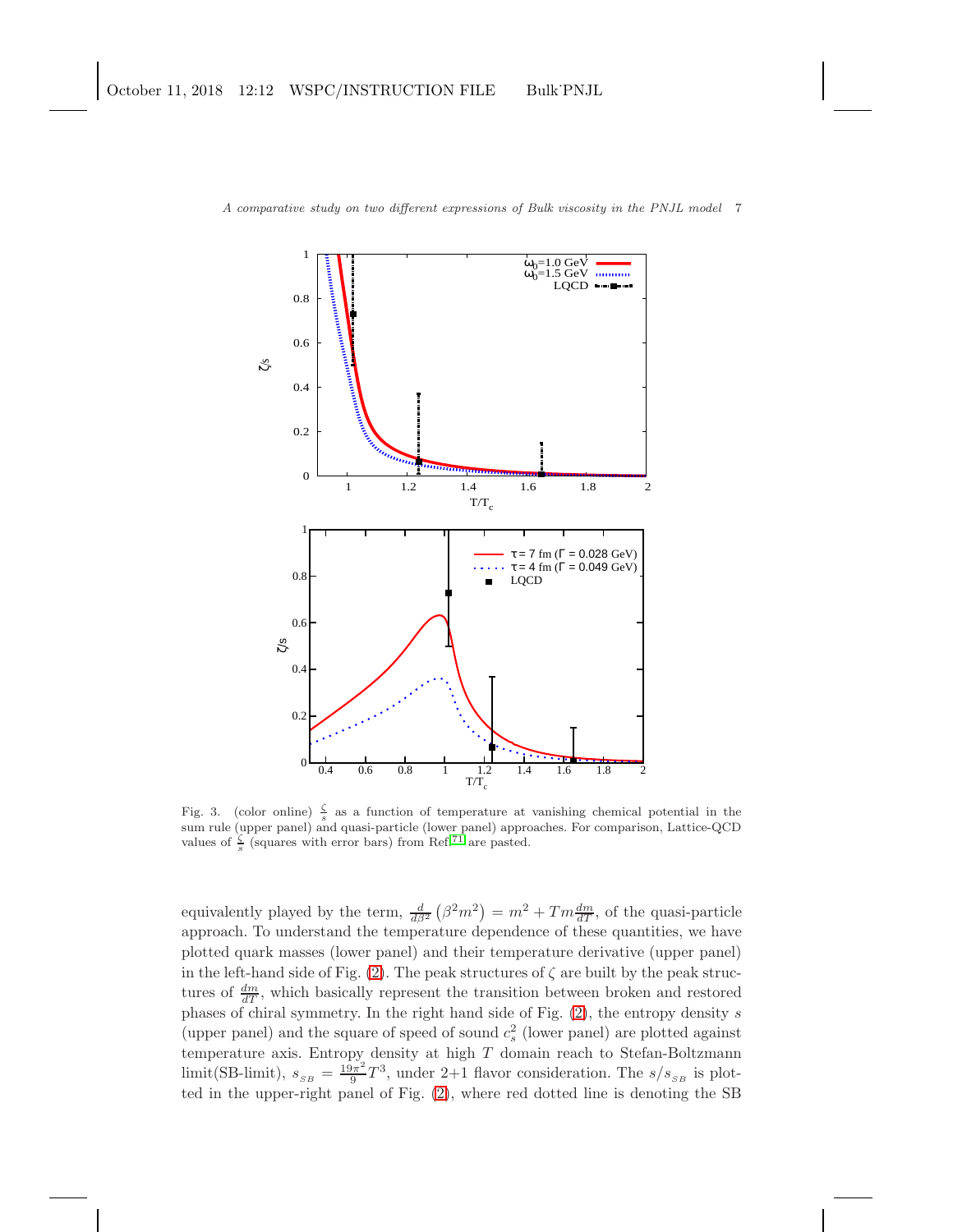



<span id="page-7-0"></span>Fig. 4. (color online)  $\zeta$  (upper panel) and  $\frac{\zeta}{s}$  (lower panel) as a function of temperature for nonzero quark chemical potential.

limit  $s/s_{SB} = 1$ . Being inversely related with  $\frac{ds}{dT}$ ,  $c_s^2$  exhibits a dip near  $T_c$ , where rate of increment of  $s(T)$  is larger. Hence one naturally gets a peak structure in  $\left(\frac{1}{3} - c_s^2\right)$  near  $T_c$ , which contributes in the peak structure of  $\zeta$ . SB limit of  $c_s^2$  is marked by red dotted line in the figure. To display the approach of the thermody-namical quantities towards their SB limit, we have plotted Fig. [2](#page-5-0) up to  $T = 400$ MeV to cover the high T region.

Next, upper and lower panels of Fig. [\(3\)](#page-6-0) show the temperature dependence of specific bulk viscosity  $\zeta/s$ , obtained from two different approaches with the same parameters, taken for  $\zeta(T)$  in Fig. [\(1\)](#page-4-0). In both approaches, we observe decreasing nature of  $\zeta/s(T)$  in the region of  $T > T_c$ . Since  $\zeta$  from sum rule approach is quite larger than that from quasi-particle approach at low temperature  $(T < T_c)$ , so  $\zeta/s$ increases to large numbers as one decreases the temperature at low temperature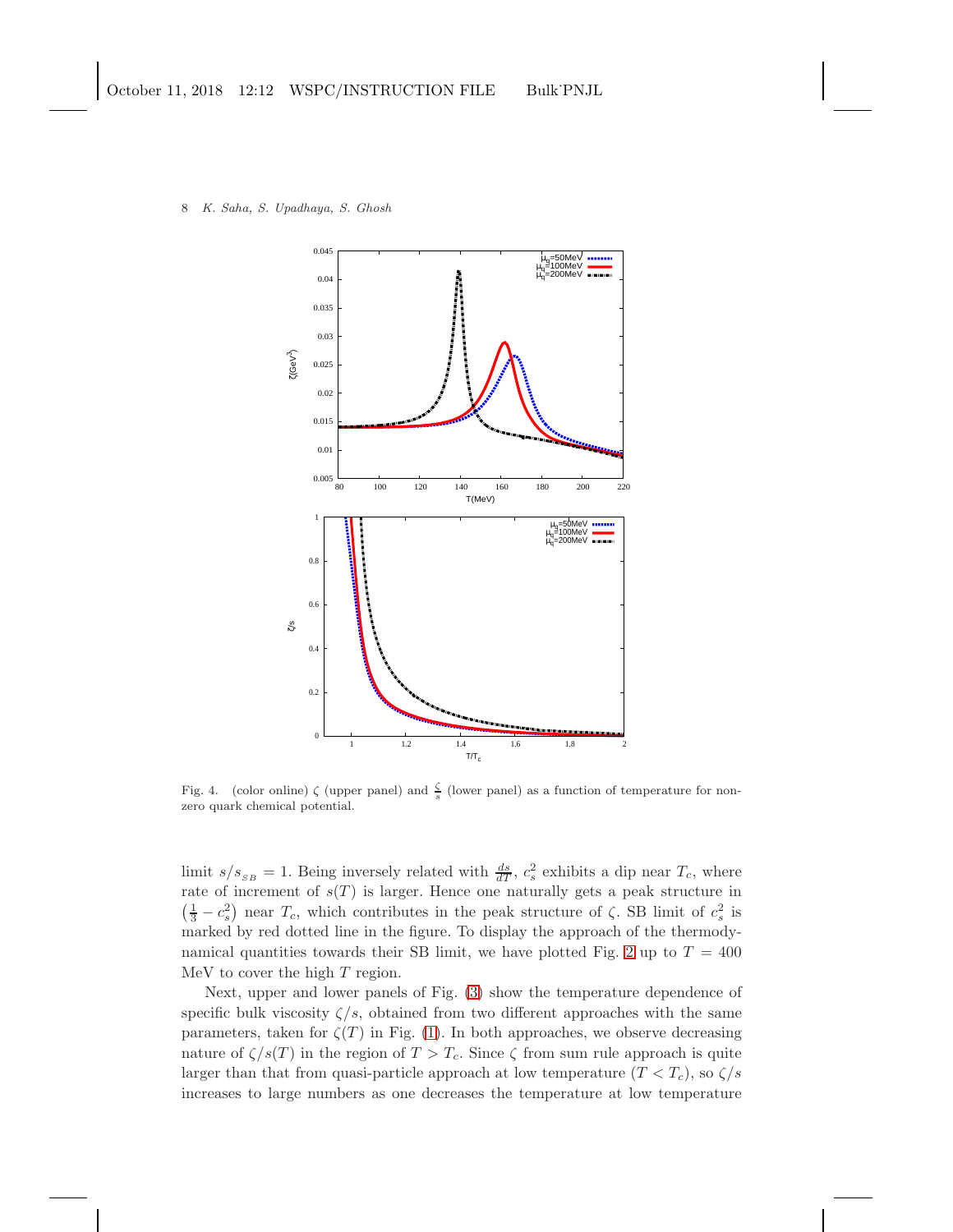<span id="page-8-0"></span>Table 1. List of estimated values of  $\zeta/s$  in earlier works at hadronic (2<sup>nd</sup> column) and quark (3rd column) temperature domain. Dynamics with references and nature of temperature dependence are described in  $1<sup>st</sup>$  and  $4<sup>th</sup>$  columns respectively.

| Dynamics <sup>References</sup> | $T \leq T_c$           | $T > T_c$               | Nature of T dependence |
|--------------------------------|------------------------|-------------------------|------------------------|
| $\rm LQCD^{47,\,48,\,71}$      |                        | $\approx 1-0$           | Decreasing             |
| $HRG^{67}$                     | $\approx 0.02 - 0.003$ |                         | Decreasing             |
| $HRG + HS^{67}$                | $\approx 0.02-0.1$     |                         | Increasing             |
| $HRG^{63}$                     | $\approx 0.01 - 0.035$ |                         | Increasing             |
| $HRG + HS^{63}$                | $\approx 0.025 - 0.12$ |                         | Increasing             |
| HTL <sup>42</sup>              |                        | $\approx 0.002 - 0.001$ | Decreasing             |
| N.IL <sup>51</sup>             | $\approx 0.9 - 0.02$   | $\approx 0.02 - 0.002$  | Decreasing             |
| $N.IL^{54}$                    | $\approx 1.7 - 0.13$   | $\approx 0.13 - 0.005$  | Decreasing             |
| $NJL^{55}$                     |                        | $\approx 0.1-0.01$      | Decreasing             |
| $N.IL^{56}$                    | $\approx 0.61 - 0.11$  | $\approx 0.11 - 0.004$  | Decreasing             |
| LSM <sup>57</sup>              | $\approx 0.61 - 0.11$  | $\approx 0.11 - 0.004$  | Decreasing             |
| Unitarization <sup>68</sup>    | $\approx 0.04 - 0.027$ |                         | Decreasing             |
| $HRG^{64}$                     | $\approx 0.15 - 0.025$ |                         | Decreasing             |

domain  $(T < T_c)$ . That is why the low T results have not been shown in the upper panel of Fig. [\(3\)](#page-6-0). In the lower panel of Fig. [\(3\)](#page-6-0), results of quasi-particle approach show peak structures at  $T_c$  and hence, a discrepancy between the quantitative nature of  $\zeta/s(T < T_c)$  in two approaches are observed. This is because the  $\zeta(T < T_c)$  from quasi-particle approach is quite smaller than that from sum rule approach. The  $\zeta/s$ at  $T \geq T_c$  are more or less same in both approaches and quite satisfactorily agree with LQCD results, obtained in Ref.<sup>[71](#page-11-6)</sup> At high temperature domain,  $\frac{\zeta}{s}$  in both approaches are tending to be zero. It indicates that both methodologies are obeying the general fact of high temperature QCD, which approaches towards the massless limit to attain its conformal symmetric behavior.

We have extended our investigation for finite quark chemical potential by using Eq.  $(5)$  of sum rule approach in Kubo framework. In the upper panel of Figure $(4)$ ,  $\zeta$  is plotted for three different values of quark chemical potential  $\mu_q=50, 100, 150$ MeV keeping charge and strangeness chemical potentials ( $\mu_Q$  and  $\mu_S$  respectively) fixed at zero and  $\omega_0$  = 1GeV. It is seen that with increase of  $\mu_q$ , peaks of  $\zeta$ are shifted towards lower T with higher numerical strength. For different values of chemical potential, the transitions take place at different temperatures in the QCD phase diagram, which causes shifts in the peak positions of bulk viscosity.

The lower panel of Fig. [\(4\)](#page-7-0) shows the results for  $\frac{\zeta}{s}$  as a function of T considering same set of values of chemical potentials, where we again see the increasing nature of  $\frac{\zeta}{s}$  with increasing of  $\mu$ . Similar trend was observed for shear viscosity to entropy density ratio in earlier studies, $77$  based on the same PNJL dynamics.

To understand our results with respect to earlier works, we have made the ta-ble [\(1\)](#page-8-0), which contain approximate numerical values of  $\zeta/s$ , extracted from some earlier works.<sup>[42,](#page-11-4) [47,](#page-11-15) [48,](#page-11-16) [51,](#page-11-20) [54–](#page-11-19)[57,](#page-11-24) [63,](#page-11-27) [64,](#page-11-25) [67,](#page-11-28) [68](#page-11-26)</sup> The 1<sup>st</sup> column contains the information of dynamics for different works and next, the values of  $\zeta/s$  at hadronic and quark temperature domain for vanishing quark or baryon chemical potential are put in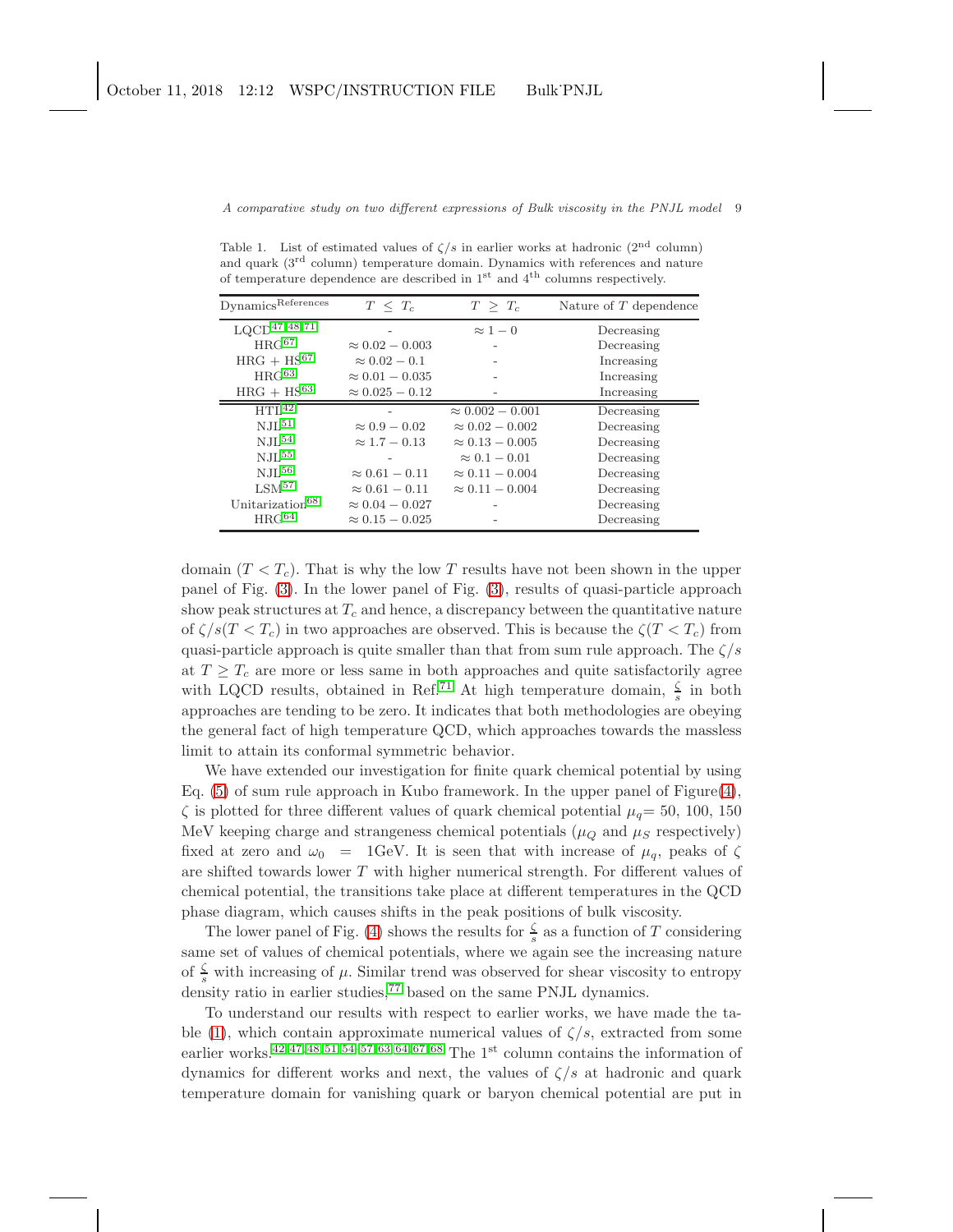### 10 K. Saha, S. Upadhaya, S. Ghosh

 $2<sup>nd</sup>$  and  $3<sup>rd</sup>$  columns respectively. The nature of the function,  $\zeta/s(T)$  for different estimations are mentioned in the last column. We have also divided the table into two part, where references of upper part have used the expression of  $\zeta$ , based on sum rule approach of Kubo formalism and the references of lower part have used the RTA or quasi-particle expression of  $\zeta$ . Now most of the works observed decreasing nature of  $\zeta/s(T)$  in both  $T < T_c^{64, 67, 68, 70}$  $T < T_c^{64, 67, 68, 70}$  $T < T_c^{64, 67, 68, 70}$  $T < T_c^{64, 67, 68, 70}$  $T < T_c^{64, 67, 68, 70}$  $T < T_c^{64, 67, 68, 70}$  and  $T > T_c^{42, 47, 48, 55, 71}$  $T > T_c^{42, 47, 48, 55, 71}$  $T > T_c^{42, 47, 48, 55, 71}$  $T > T_c^{42, 47, 48, 55, 71}$  $T > T_c^{42, 47, 48, 55, 71}$  $T > T_c^{42, 47, 48, 55, 71}$  $T > T_c^{42, 47, 48, 55, 71}$  regime as well as in entire range of  $T^{(50, 51, 54, 56, 57)}$  $T^{(50, 51, 54, 56, 57)}$  $T^{(50, 51, 54, 56, 57)}$  $T^{(50, 51, 54, 56, 57)}$  $T^{(50, 51, 54, 56, 57)}$  $T^{(50, 51, 54, 56, 57)}$  $T^{(50, 51, 54, 56, 57)}$  Our results, based on the Kubo expression of sum rule approach, are supporting this decreasing nature of  $\zeta/s(T)$ . In numerical point of view, one can relate our results to the divergence nature of  $\zeta/s$  near  $T_c$ , as observed in Refs.[47,](#page-11-15) [48,](#page-11-16) [71](#page-11-6) Now, on the other hand, the RTA expression is exhibiting a peak structure in the plot of  $\zeta/s$  vs T. This kind of peak structure is also observed in the Linear Sigma Model  $(LSM)$  calculations<sup>[50,](#page-11-18) [57](#page-11-24)</sup> as well as in NJL model calculations.[55](#page-11-21) We may assume indication of similar kind of peak structure from the increasing nature of  $\zeta/s(T < T_c)$ , observed in Refs.,<sup>[63,](#page-11-27)67</sup> whose calculations are based on the Hadron Resonance Gas (HRG) model without<sup>[63](#page-11-27)</sup> and with<sup>[63,](#page-11-27)67</sup> Hagedorn States (HS). So our investigations on two different expression of  $\zeta$  in PNJL model is revealing a qualitative discrepancy between the  $\zeta/s(T < T_c)$  of two approaches, because of quantitative differences in their  $\zeta(T < T_c)$ . However, our  $\zeta/s(T>T_c)$  are qualitatively very similar and for present set of values  $(\omega_0 = 1, 1.5)$ GeV and  $\Gamma = 0.049, 0.099$  GeV) in both approaches match quite satisfactorily with results, obtained by Refs.[47,](#page-11-15) [48,](#page-11-16) [71](#page-11-6)

## 4. Summary

In the framework of PNJL model with  $2+1$  flavor consideration, we have gone through a numerical investigation of two different expressions for bulk viscosity, based on two different approaches. One is Kubo formalism in sum rule approach and another is the quasi-particle approach of Kubo framework or the relaxation time approximation in kinetic theory approach. We have computed the temperature dependence of  $\zeta$  and  $\zeta/s$  for vanishing quark chemical potential in both approaches, where peak structure in  $\zeta$  near  $T_c$  and the decreasing nature of  $\zeta/s(T)$  (particularly at  $T \geq T_c$ ) are their common numerical outcomes. The peak structure in  $\zeta$ , which is interpreting the maximum breaking of conformal symmetry, is basically originated from two important quantities, associated with speed of sound and temperature dependent quark masses, which are adopted in both approaches. However, two approaches contain two individual parameters, closely related with spectral width of Kubo formalism, which inversely control the peak strength of  $\zeta$ . We have tried to observe their role for equivalence in  $\zeta$ . At low temperature domain  $(T < T_c)$ , we have noticed a numerical discrepancy in  $\zeta(T)$  for these two approaches. The main reason is that the RTA expression contains the effect of folding by (PNJL) distribution function of quark, while it is absent in LET expression.

Our finite density results of bulk viscosity are indirectly reflecting the fact of QCD phase diagram - the transition occurs at lower temperature as quark chemical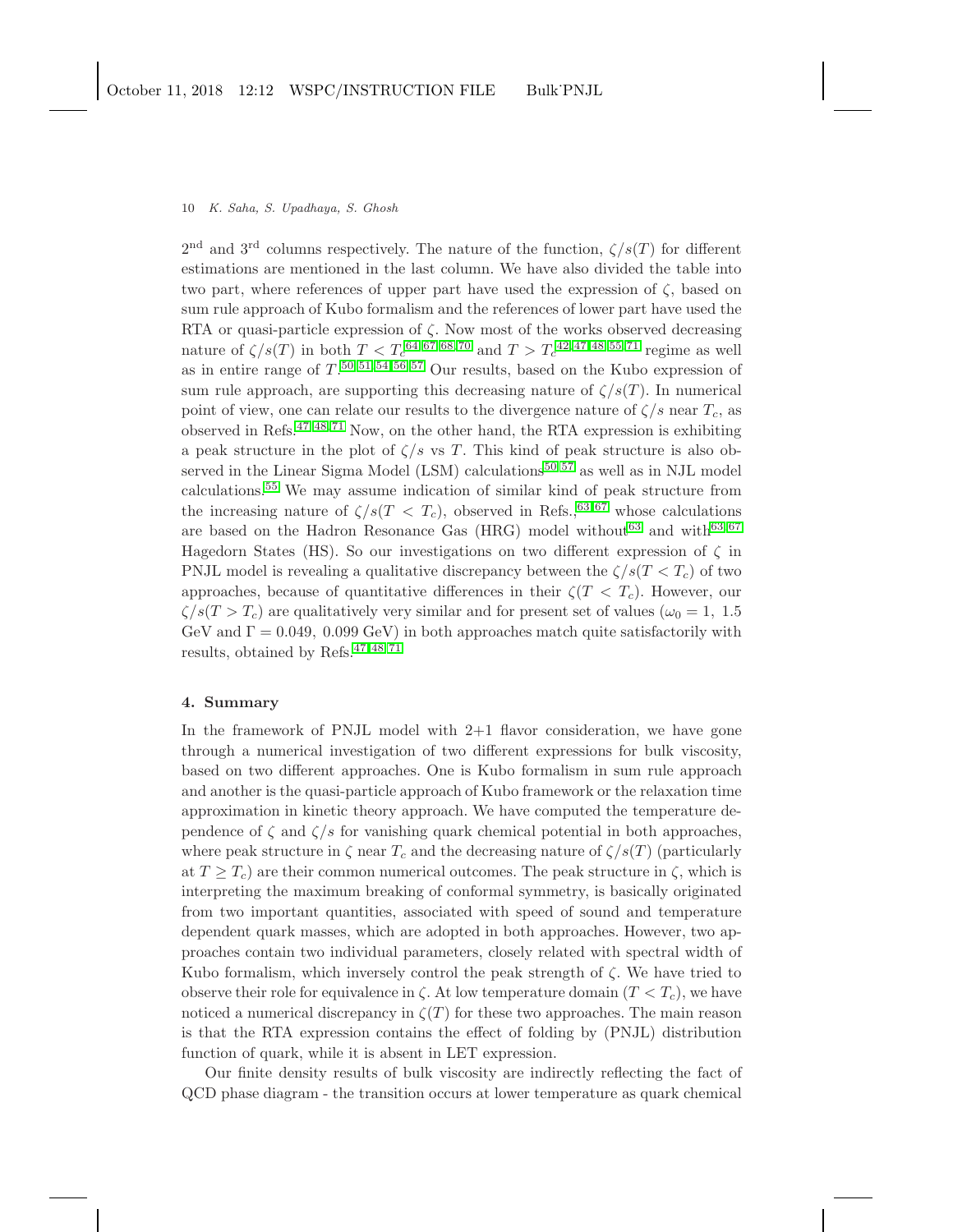potential becomes non-zero and increases. This can be realized from the shifting of peak position in  $\zeta$  towards the lower temperature, when we increase quark chemical potential.

## Acknowledgments

KS and SU would like to acknowledge Council of Scientific and Industrial Research (CSIR) and Department of Science and Technology (DST) for funding this work. SU would like to thank Avik Banerjee for useful suggestions. SG is financially supported from UGC Dr. D. S. Kothari Post Doctoral Fellowship under grant No. F.4-2/2006  $(BSR)/PH/15-16/0060$ .

# <span id="page-10-0"></span>References

- <span id="page-10-1"></span>1. J. Y. Ollitrault, Phys. Rev. D46, 229 (1992).
- 2. P. Romatschke and U. Romatschke, Phys. Rev. Lett. 99, 172301 (2007).
- 3. M. Luzum and P. Romatschke, Phys. Rev. C 78, 034915 (2008).
- <span id="page-10-12"></span>4. H. Song and U. Heinz, Phys. Lett. B 658, 279 (2008).
- 5. H. Song and U. Heinz, Phys. Rev. C 77, 064901 (2008).
- 6. K. Dusling and D. Teaney, Phys. Rev. C 77, 034905 (2008).
- <span id="page-10-2"></span>7. P. Bozek, Phys. Rev. C 81, 034909 (2010).
- <span id="page-10-3"></span>8. A. K. Chaudhuri, J. Phys. G 37, 075011 (2010).
- <span id="page-10-4"></span>9. B. Schenke, S. Jeon, and C. Gale, Phys. Rev. Lett. 106, 042301 (2011).
- <span id="page-10-5"></span>10. P. Bozek, Phys. Rev. C 85, 034901 (2012).
- 11. S. A. Bass et al., Prog. Part. Nucl. Phys. 41, 255 (1998).
- 12. M. Bleicher et al., J. Phys. G 25, 1859 (1999).
- 13. D. Teaney, J. Lauret, and E. V. Shuryak, Nucl. Phys. A 698,479 (2002).
- 14. S. Ryu, S. Jeon, C. Gale, B. Schenke, and C. Young, Nucl. Phys. 904905, 389c (2013).
- <span id="page-10-6"></span>15. H. Song, S. A. Bass, and U. Heinz, Phys. Rev. C 83, 024912 (2011).
- <span id="page-10-7"></span>16. C. Shen and U. Heinz, Phys. Rev. C 83, 044909 (2011).
- <span id="page-10-8"></span>17. U. Heinz and P. F. Kolb, Nucl. Phys. A 702, 269 (2002).
- 18. M. Gyulassy, Structure and dynamics of elementary matter edited by W. Greiner et al., NATO science series II : Mathematics, Physics and Chemistry, Vol. 166 (Kluwer Academic, Dordrecht, 2004), p. 159-182 [\[arXiv:nucl-th/0403032\]](http://arxiv.org/abs/nucl-th/0403032).
- <span id="page-10-9"></span>19. M Gyulassy and L. McLerran, Nucl. Phys. A 750, 30 (2005).
- <span id="page-10-10"></span>20. E. V. Shuryak, Nucl Phys. A 750, 64 (2005).
- 21. H. Stocker, Nucl. Phys. A 750, 121 (2005).
- <span id="page-10-11"></span>22. P. Bozek and I. Wyskiel, Phys. Rev. C 81, 054902 (2010).
- 23. J. Steinheimer, J. Auvinen, H. Petersen, M. Bleicher, and H. Stocker, Phys. Rev. C 89, 054913 (2014).
- <span id="page-10-16"></span><span id="page-10-13"></span>24. U. Heinz, H. Song, and A. K. Chaudhuri, Phys. Rev. C 73, 034904 (2006).
- 25. H. Song and U. Heinz, Phys. Rev. C 78, 024902 (2008).
- 26. D. Molnar and P. Huovinen, J. Phys. G 35, 104125 (2008).
- 27. E. Molnar, H. Niemi, and D. H. Rischke, Eur. Phys. J. C 65, 615 (2010).
- 28. D. Teaney, Prog. Part. Nucl. Phys. 62, 451 (2009).
- 29. U. Heinz, Relativistic Heavy Ion Physics, Landolt-Boernstein New Series, Vol. I/23, edited by R. Stock (Springer Verlag, New York, 2010), Chap. 5.
- <span id="page-10-15"></span><span id="page-10-14"></span>30. P. Romatschke, Int. J. Mod. Phys. E 19, 1 (2010).
- 31. P. Kovtun, D. T. Son, and A. O. Starinets, Phys. Rev. Lett. 94, 111601 (2005).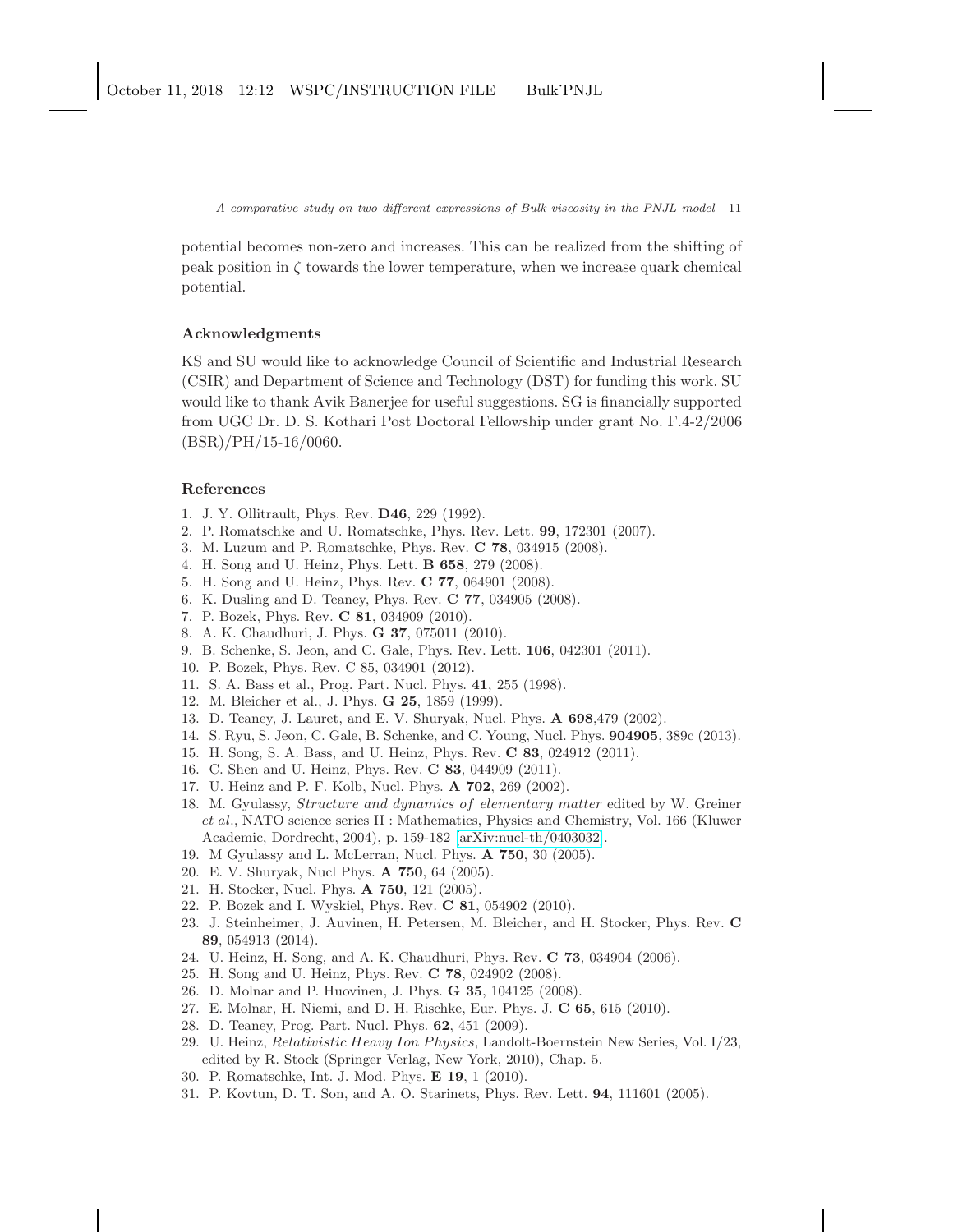- 12 K. Saha, S. Upadhaya, S. Ghosh
- <span id="page-11-1"></span><span id="page-11-0"></span>32. G. Policastro, D. T. Son, and A. O. Starinets, Phys. Rev. Lett. 87, 081601 (2001).
- <span id="page-11-2"></span>33. K. Dusling and T. Schafer, Phys. Rev. C 85, 044909 (2012).
- <span id="page-11-3"></span>34. P. Romatschke, Eur. Phys. J. C 52, 203 (2007).
- <span id="page-11-5"></span>35. H. Song and U. Heinz, Phys. Rev. C 81, 024905 (2010).
- <span id="page-11-7"></span>36. G. D. Moore and O. Saremi, JHEP 0809, 015 (2008).
- <span id="page-11-8"></span>37. A. Buchel, Phys. Lett. B 681, 200 (2009).
- <span id="page-11-9"></span>38. A. Onuki, Phys. Rev. E 55, 403 (1997).
- <span id="page-11-10"></span>39. K. Paech and S. Pratt, Phys. Rev. C 74, 014901 (2006).
- <span id="page-11-11"></span>40. S. Gavin, Nucl. Phys. A 435,826 (1985).
- <span id="page-11-4"></span>41. S. Weinberg, Astrophys. J 168, 175 (1971).
- <span id="page-11-12"></span>42. P. Arnold, C. Dogan, and G. D. Moore, Phys. Rev. D 74, 085021 (2006).
- <span id="page-11-13"></span>43. A. Buchel, Phys. Lett. B 663, 286 (2008).
- 44. M. Prakash, M. Prakash, R. Venugopalan, and G. Welke, Phys. Rept. 227, 321 (1993).
- <span id="page-11-14"></span>45. D. Davesne, Phys. Rev. C 53, 3069 (1996).
- <span id="page-11-15"></span>46. J. W. Chen and J. Wang, Phys. Rev. C 79, 044913 (2009).
- <span id="page-11-16"></span>47. D. Kharzeev and K. Tuchin, JHEP 0809, 093 (2008).
- <span id="page-11-17"></span>48. F. Karsch, D. Kharzeev and K. Tuchin, Phys. Lett. B 663, 217 (2008).
- <span id="page-11-18"></span>49. D. Fernandez-Fraile, Phys. Rev. D83, 065001 (2011).
- <span id="page-11-20"></span>50. A. Dobado and J. M. Torres-Rincon, Phys. Rev. D 86, 074021 (2012).
- 51. R. Marty, E. Bratkovskaya, W. Cassing, J. Aichelin, and H. Berrehrah, Phys. Rev. C 88, 045204 (2013).
- <span id="page-11-23"></span>52. Xiao Shi-Song, Guo Pan-Pan, Zhang Le, and Hou De-Fu, Chinese Phys. C 38, 054101 (2014).
- <span id="page-11-19"></span>53. C. Sasaki and K. Redlich, Phys. Rev. C 79, 055207 (2009).
- <span id="page-11-21"></span>54. C. Sasaki and K. Redlich, Nucl.Phys. A 832 (2010) 62.
- <span id="page-11-22"></span>55. S. Ghosh, T. C. Peixoto, V. Roy, F. E. Serna, G. Krein, Phys. Rev. C 93 (2016) 045205.
- <span id="page-11-24"></span>56. P. Deb, G. Kadam, H. Mishra, Phys. Rev. D 94 (2016) 094002.
- 57. P. Chakraborty and J. I. Kapusta, Phys. Rev. C 83, 014906 (2011).
- 58. V. Chandra, Phys. Rev. D 84, 094025 (2011).
- 59. V. Chandra, Phys. Rev. D 86, 114008 (2012).
- 60. S. K. Das, J. Alam Phys.Rev. D 83 (2011) 114011.
- 61. S. Mitra and S. Sarkar, Phys. Rev. D 87, 094026 (2013).
- <span id="page-11-27"></span>62. S. Mitra, S. Gangopadhyaya, and S. Sarkar, Phys. Rev. D 91, 094012 (2015)
- <span id="page-11-25"></span>63. G. P. Kadam, H. Mishra, Nucl. Phys. A 934 (2014) 133.
- 64. G. P. Kadam, H. Mishra, Phys. Rev. C 92 (2015) 035203.
- 65. G. P. Kadam, H. Mishra, Phys.Rev. C 93 (2016) 025205.
- <span id="page-11-28"></span>66. G. Sarwar, S. Chatterjee, Jane Alam arXiv: 1512.06496[nucl-th].
- <span id="page-11-26"></span>67. J. Noronha-Hostler, J. Noronha and C. Greiner, Phys. Rev. Lett. 103, 172302 (2009).
- <span id="page-11-33"></span>68. D. Fernandez-Fraile and A. Gomez Nicola, Phys. Rev. Lett. 102, 121601 (2009).
- <span id="page-11-36"></span>69. D. Fernandez-Fraile and A. Gomez Nicola, Eur. Phys. J. C 62, 37 (2009).
- <span id="page-11-6"></span>70. S. Ghosh, S. Chatterjee, B. Mohanty, Phys. Rev. C 94 (2016) 045208.
- <span id="page-11-29"></span>71. H. B. Meyer, Phys. Rev. Lett. 100, 162001 (2008).
- <span id="page-11-30"></span>72. R. Kubo, J. Phys. Soc. Jpn. 12, 570 (1957).
- <span id="page-11-31"></span>73. R. Kubo, M. Yokota and S. Nakajima, J. Phys. Soc. Jpn. 12, 1203 (1957).
- <span id="page-11-32"></span>74. I. A. Shushpanov, J. I. Kapusta, and P. J. Ellis, Phys. Rev. C 59, 5 (1999).
- <span id="page-11-34"></span>75. H. Fujii and D. Kharzeev, Phys. Rev. D 60, 114039 (1999).
- <span id="page-11-35"></span>76. P. Deb, A. Bhattacharyya, S. Dutta and S. K. Ghosh, Phys. Rev. C 79, 055208 (2009).
- 77. S. K. Ghosh, S. Raha, R. Ray, K. Saha, and S. Upadhaya, Phys. Rev. D 91, 054005 (2015).